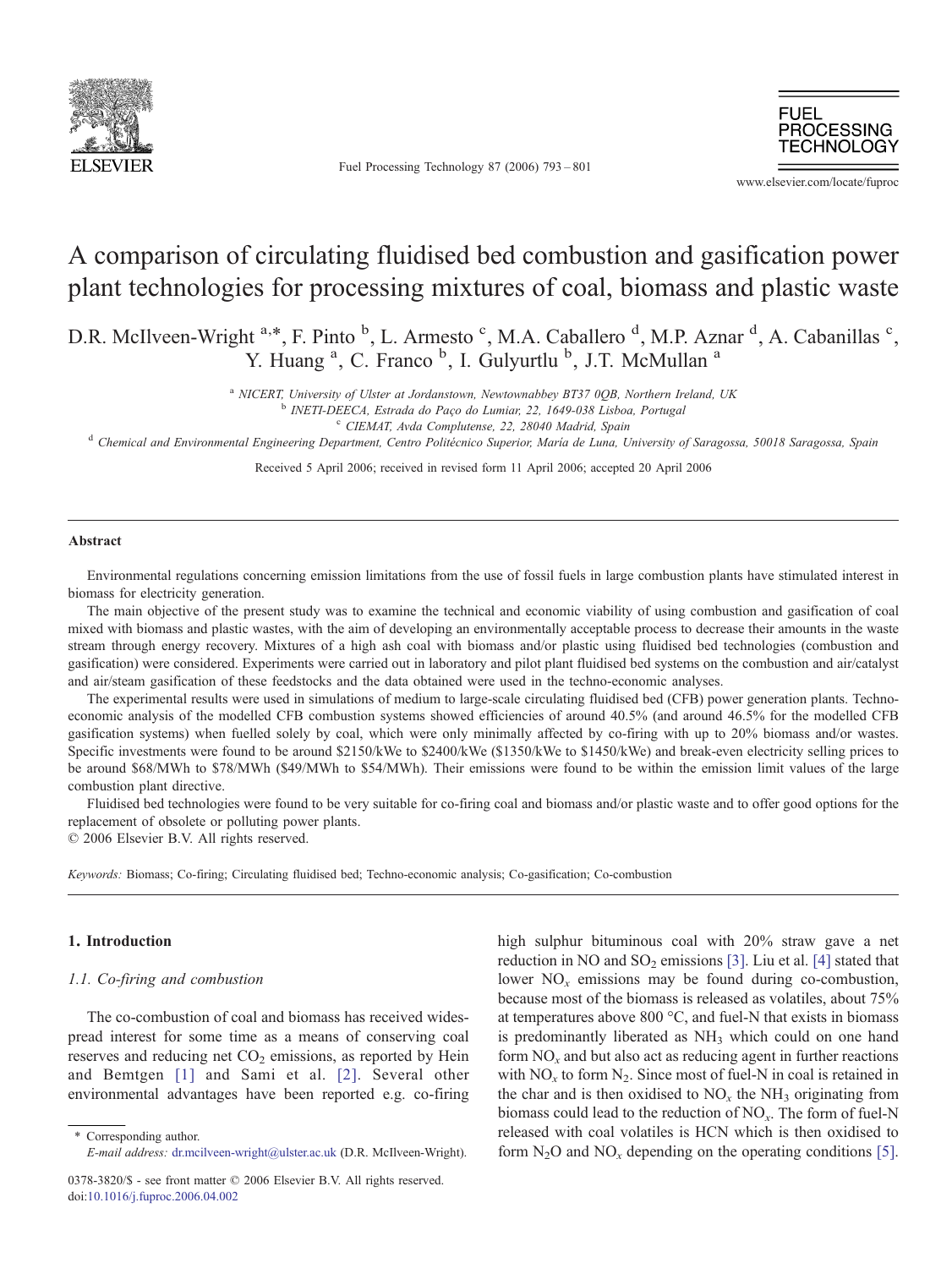The primary reactions of thermal decomposition of biomass fuels are not significantly affected by the presence of coal, which itself does not seem to be influenced by the release of volatile matter from biomass [\[6\]](#page-7-0). Comparisons have also been made between a small CFBC fuelled solely by biomass and a large CFBC co-fired with 8% biomass and 92% coal. The latter system performed better on all the usual indicators such as electrical efficiency, emissions reduction, specific investment and break-even electricity selling price [\[7\].](#page-7-0)

## 1.2. Co-firing and gasification

Co-gasification of biomass with coal has also received attention, as it has other advantages, in addition to fossil fuel conservation and  $CO<sub>2</sub>$  emission reduction. For example, in Pan et al. [\[8,9\]](#page-7-0) studies of co-gasification of pine chips with poor coal in a continuous fluidised bed reactor using an air– steam mixture, the coal alone had an organic fraction too low to support auto-thermal gasification, but the addition of biomass, with its high volatile matter content, effected synergies which make this co-gasification an attractive and economic option for the use of poor coals.

## 1.3. Financial incentives for co-firing biomass

More recently there have been further financial incentives for co-firing, such as the requirements for increasing the percentage of electricity generated from renewable sources, carbon taxes, the increasing cost of gate fees at landfill sites and the ban on putrescible wastes going to landfill. In addition, as industrialisation increases, so will the amount of various waste materials and the environmental problems associated with their disposal. Ekmann et al. [\[10\]](#page-7-0) reported that energy recovery from waste may be an economically attractive source of energy as part of an integrated waste management plan.

#### 1.4. Co-firing plastics

Although there is legislative pressure to recycle more plastic, there will still be a need for thermal treatment of waste plastic. Williams and Williams [\[11\]](#page-7-0) showed that fluidised bed pyrolysis of waste plastic could provide oil and wax feedstock for the production of new plastics or refined fuels, or at higher temperatures, a range of gases such as hydrogen, methane, ethane and propane. The high calorific content and low moisture content of the major waste plastics make them attractive options for co-combustion or cogasification. PVC or other chlorinated hydrocarbons should be avoided, however, in order to reduce the possibility of significant dioxin or furan emissions [\[12\]](#page-7-0).

### 1.5. Regulations on emissions

More stringent regulations will soon come into force in Europe with regard to the emission of certain atmospheric pollutants from power plants. The EU directive 2001/80/EC [\[13\]](#page-7-0) requires that, by January 2008, the operators of existing and new solid fuel-fired large combustion plants  $(0.300 \text{ MWh})$  must comply with an emission limit value (ELV) for  $SO_2$  of 200 mg/Nm<sup>3</sup> at  $6\%$   $O_2$ . {There is a dispensation of 20,000 h operation between January 2008 and December 2015 for non-compliers.} The ELV for  $SO<sub>2</sub>$  resulting from the gasification of coal has not yet been set. For  $NO<sub>x</sub>$  the ELV for large combustion plants ( $> 500$  MWth) using solid fuel is set at 500 mg/Nm<sup>3</sup> at 6%  $O_2$ , falling to 200 mg/Nm<sup>3</sup> in 2016. If the solid fuel should be biomass, then the ELV is 200 mg/Nm<sup>3</sup>. Any technology proposed for large combustion plants will need to be able to comply with this directive.

## 1.6. Scope of this study

In this study co-firing of a high ash coal with 20% (by thermal input) biomass, plastic or plastic/biomass mixture using fluidised bed technology was considered. Fluidised bed technologies are considered to be "fuel flexible", so that they can handle a wide range of solid biomass and plastics. However, in this case, only relatively small percentages of the plastic and biomass were mixed with coal, as they would be appropriate in terms of availability and effect on altering the configuration of large-scale power plants.

As well as co-combustion, two forms of co-gasification (air– steam and air–catalyst) were assessed. Experiments on the cofiring of these mixtures were carried out and the results used in process simulation software to model power plants employing fluidised bed technology. Technical, environmental and economic analyses of the modelled systems were made in order to assess their efficiency, emissions and economic performance.

This study is based on the work in contract ECSC 7220-PR/ 089 in the ECSC Coal Research Programme (see Acknowledgements) in which a wide range of mature and current technologies, such as rotary kiln, moving or fixed bed, as well as bubbling or circulating fluidised bed, were assessed and compared for their suitability for co-firing coal with wastes. It concluded that circulating fluidised bed technologies would have the potential of coping very well with fuel mixtures of coal, biomass and/or plastic selected in the project. This viewpoint is supported in the literature by Grundy and Lilley [\[14\]](#page-7-0), although CFBC accounts for only a small amount of the co-firing capacity in the UK, since all existing large UK coalfired power stations use PF combustion technology.

#### 2. Experimental work

#### 2.1. Experimental work

Experiments were carried out at CIEMAT to investigate the combustion, at INETI on the steam/air gasification and at the University of Saragossa on the air/catalytic gasification of the fuel combinations.

# 2.2. Techno-economic analysis

The University of Ulster produced computer simulations of 250–300 MWe circulating fluidised bed power plants using the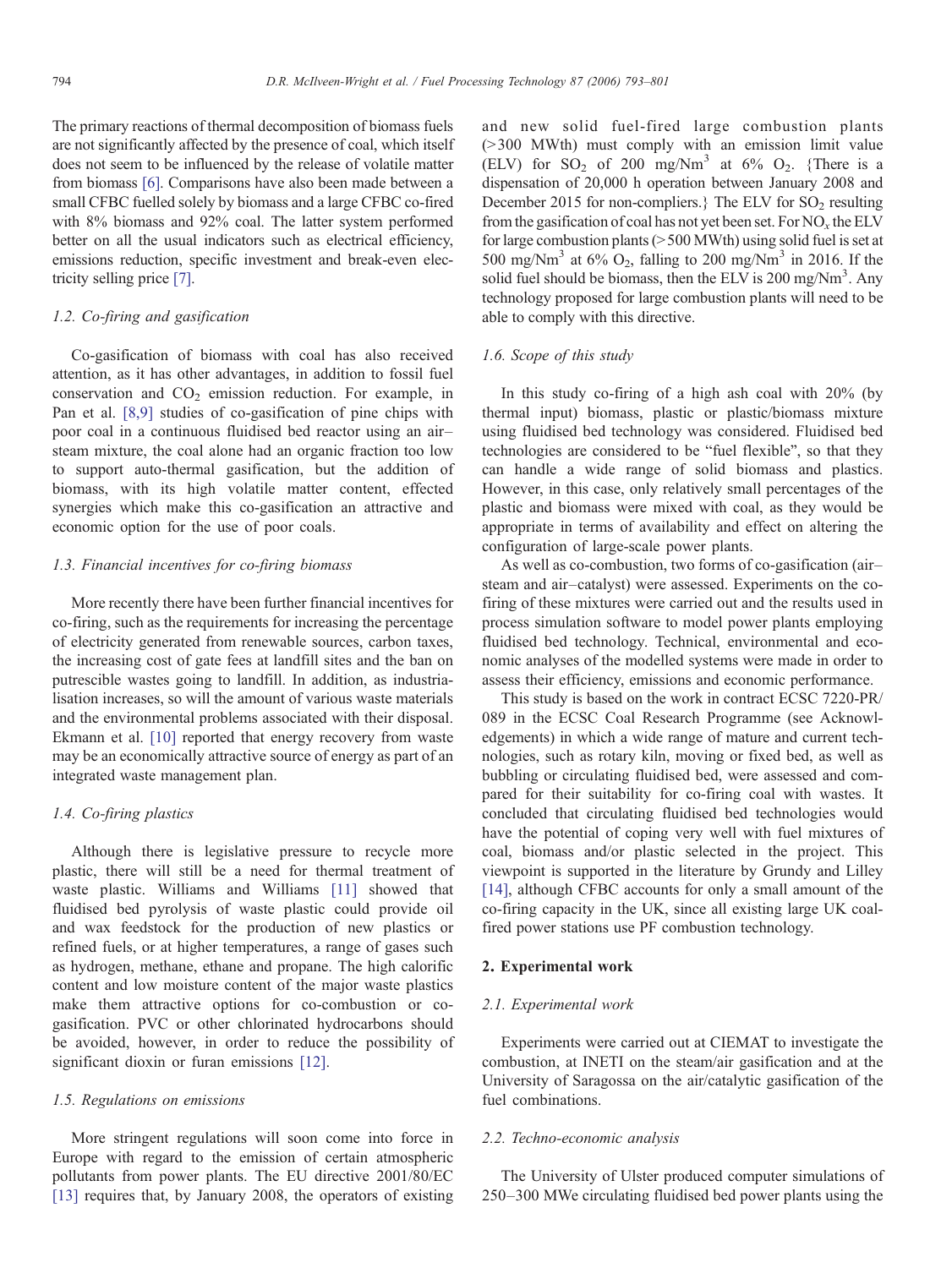experimental data mentioned above, and carried out technical, environmental (emissions) and economic analyses of these proposed plants using the ECLIPSE process simulation software [\[15\].](#page-7-0)

#### 2.3. Fuel analysis

The ultimate, proximate analyses and calorific values of the fuels used both in combustion and gasification tests are shown in Table 1.

The Puertollano coal, which was used in these investigations, had a high ash content (32.5%, as received) and relatively high sulphur content (1.29%, dry ash free). The biomass was in the form of pine residues, with low ash and negligible sulphur content. Moisture content for both was found to be low (5.5% ar and 10.7% for coal and biomass respectively). The plastic investigated (polyethylene) has no ash or moisture content. The "as received" (ar) calorific values of the biomass and plastic were found to be higher than that for the selected coal.

## 2.4. Combustion

# 2.4.1. Circulating fluidised bed combustion pilot plant at **CIEMAT**

The experimental research programme on combustion was performed at the Circulating Fluidised Bed pilot plant at CIEMAT [\[16\].](#page-8-0)

#### 2.5. Gasification

#### 2.5.1. Experiments at the University of Saragossa

The University of Saragossa gasifier facility is an atmospheric pressure bubbling fluidised bed reactor which

Table 1 Fuel analysis

|                            | Coal feedstock   | <b>Biomass</b> | Plastic<br>Polyethylene |  |
|----------------------------|------------------|----------------|-------------------------|--|
|                            | Puertollano coal | Pine residues  |                         |  |
| Proximate analysis (% w/w) |                  |                |                         |  |
| <b>Volatiles</b>           | 24.9             | 72.6           | n/a                     |  |
| Fixed carbon               | 37.3             | 16.2           | n/a                     |  |
| Moisture                   | 5.5              | 10.7           | n/a                     |  |
| Ash                        | 32.3             | 0.5            | n/a                     |  |
| Total                      | 100              | 100            | n/a                     |  |
| Ultimate analysis (% daf)  |                  |                |                         |  |
| C                          | 77.33            | 51.57          | 85.70                   |  |
| Н                          | 5.31             | 4.94           | 14.30                   |  |
| N                          | 1.93             | 0.90           | 0.00                    |  |
| S                          | 1.29             | 0.00           | 0.00                    |  |
| $\Omega$                   | 14.15            | 42.58          | 0.00                    |  |
| Total                      | 100.00           | 100.00         | 100.00                  |  |
| Calorific values (MJ/kg)   |                  |                |                         |  |
| $HHV$ (ar <sup>a</sup> )   | 19.06            | 20.20          | 46.12                   |  |
| LHV $(ar^a)$               | 18.21            | 19.01          | 43.04                   |  |
| $HHV$ (daf <sup>b</sup> )  | 30.64            | 22.75          | 46.12                   |  |
| LHV $(dafb)$               | 29.28            | 21.41          | 43.04                   |  |

 $\frac{a}{b}$  As received.<br>b Dry and ash free.

uses a fluidised medium consisting of silica sand mixed with calcined dolomite, followed by two high-efficiency cyclones connected in series for particulate collection. Descriptions of the facilities and typical experimental procedures are described elsewhere [\[17](#page-8-0)–21].

## 2.5.2. Experiments at the INETI facilities

INETI has two fluidised bed gasification installations, one at bench scale and the other at pilot scale in which air–steam gasification of biomass, plastic and co-gasification of coal with biomass and plastic wastes have been studied [\[22,23\].](#page-8-0) The bench-scale gasification installation is chosen for the first gasification tests of a new feedstock, to identify and solve any technical problems arising from the feeding of a new system and to analyse the effect of experimental parameters on gasification performance. Afterwards, some experimental work is done in the pilot scale installation to optimise the gasification process and to evaluate any scale-up effects. In general and apart from small variations, it was found that lab-scale and pilot installations showed similar tendencies and results, whenever equivalent experimental conditions are used. The details of the experimental work used in this study have been reported elsewhere [\[24\]](#page-8-0).

# 2.5.3. Differences between the steam gasification (INETI) and the air gasification/dolomite catalyst (Saragossa) systems

Both INETI and University of Saragossa studied cogasification of mixtures of coal, biomass and plastic wastes. Although different experimental installations were used, the operating conditions were similar. The main difference was that the University of Saragossa used only air as the gasifying agent, while INETI used mixtures of air and steam. No catalyst was used in INETI gasification experiments, but the University of Saragossa used a mixture of silica sand and dolomite  $(20-30 \text{ wt.})\%$ , a well-known catalyst for gasification reactions. Despite the differences in the nature of installations used by INETI and the University of Saragossa, the overall effect of varying the experimental parameters was similar in both installations, so that almost identical tendencies were attained, but the gas composition was somewhat different (see [Tables 5 and 8](#page-4-0)). The gasification at INETI produced a gas with a higher concentration of  $H_2$ , due to the presence of steam, whereas the gasification at the University of Saragossa resulted in a gas with a higher fraction of  $CO$ ,  $CO<sub>2</sub>$  and a lower hydrocarbon concentration than the gas produced at INETI, due, probably, to the use of more air and the effect of tar cracking by the dolomite.

## 3. Results

## 3.1. Combustion

#### 3.1.1. Combustion technical data

The results of the technical data from the ECLIPSE simulations of the CFBC systems with different fuel inputs are shown in [Table 2](#page-3-0).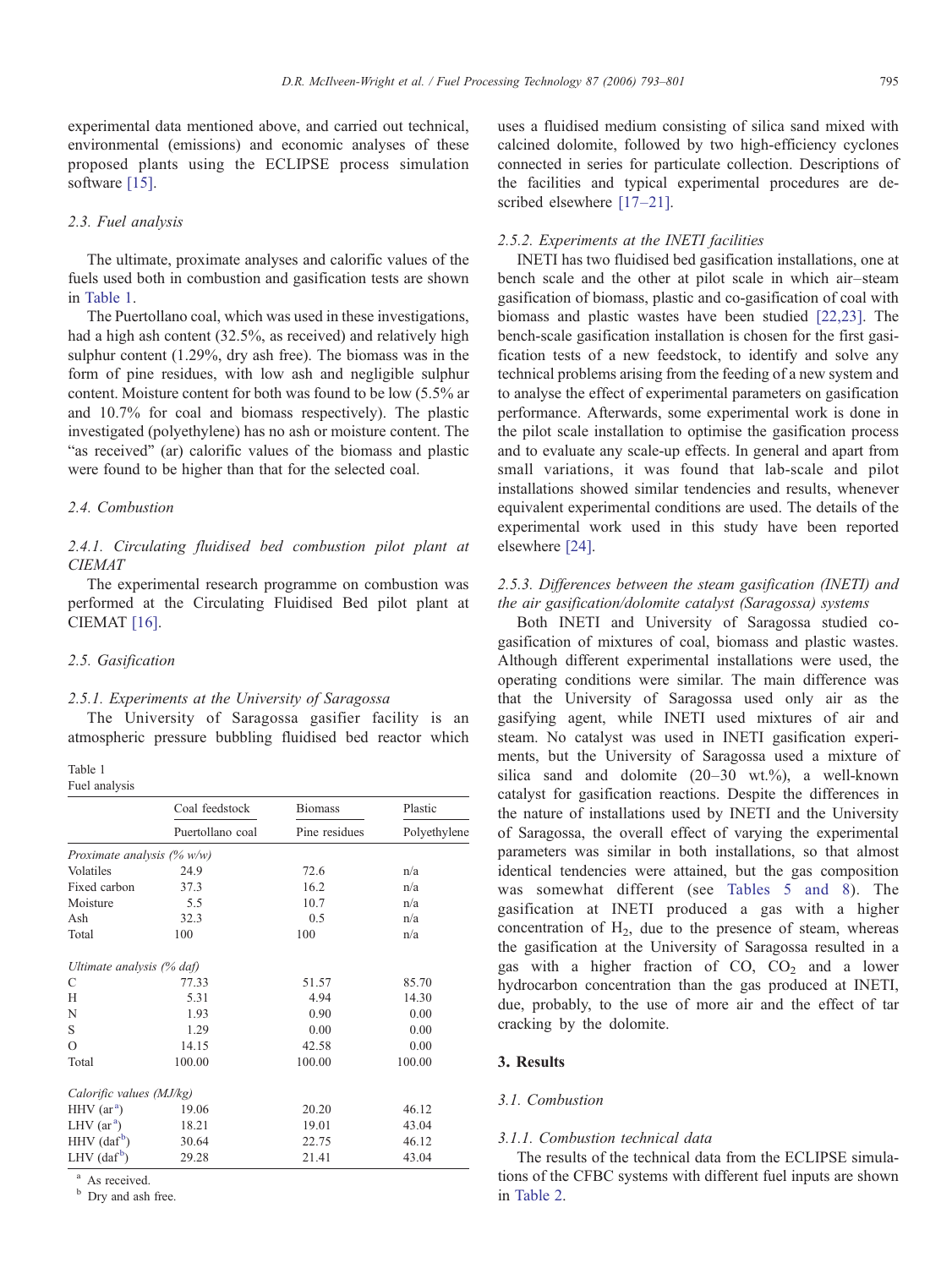<span id="page-3-0"></span>

| Table 2                                                                        |
|--------------------------------------------------------------------------------|
| Technical and emissions data for the proposed CFBC systems with different fuel |
| mixtures                                                                       |

Table 3 Economic data for the proposed CFBC systems with different fuel mixtures (costs in \$M)

| Fuel mixture<br>(with Puertollano<br>coal)          | 100%<br>coal       | 20% biomass<br>and 80% coal | 20% plastic<br>and 80% coal | 10% biomass,<br>10% plastic,<br>and 80% coal |
|-----------------------------------------------------|--------------------|-----------------------------|-----------------------------|----------------------------------------------|
| Coal type                                           |                    | Puertollano                 | Puertollano                 | Puertollano                                  |
| Excess air                                          | 20%                | 20%                         | 20%                         | 20%                                          |
| Steam cycle                                         | $160$ bar/<br>538C | 160 bar/538C                | 160 bar/538C                | 160 bar/538C                                 |
| Reheat                                              | Yes                | Yes                         | Yes                         | Yes                                          |
| Electrical usages (kW)                              |                    |                             |                             |                                              |
| $FD$ fans $(3)$                                     | 7095.3             | 6369.8                      | 6857.1                      | 6613.2                                       |
| ID fan                                              | 2484.8             | 2393.2                      | 2439.7                      | 2416.2                                       |
| Slag outlet                                         | 108.8              | 92.9                        | 92.9                        | 92.9                                         |
| Bag filter                                          | 5.7                | 4.9                         | 4.9                         | 4.9                                          |
| Coal crusher                                        | 161.8              | 135.0                       | 135.4                       | 134.9                                        |
| Conveyors (4)                                       | 1494.8             | 1564.7                      | 1452.9                      | 1561.9                                       |
| HP and LP pump                                      | 6255.4             | 6241.5                      | 6251                        | 6246.4                                       |
| Elect. utilities                                    | 3135.5             | 3128.44                     | 3133.4                      | 3131                                         |
| Total usages                                        | 20,742.1           | 19,930.4                    | 20,367.3                    | 20,201.3                                     |
| Electricity generated and efficiency                |                    |                             |                             |                                              |
| HP turbine                                          | 69,171             | 69,015.6                    | 69,123.3                    | 69,070.8                                     |
| LP turbines $(4)$                                   | 114,864.4          | 114,606.2                   | 114,785.1                   | 114,697.8                                    |
| IP turbines $(3)$                                   | 95,607.4           | 95,392.3                    | 95,541.4                    | 95,468.8                                     |
| Gross electricity                                   | 279,642.8          | 279,014.1                   | 279,449.8                   | 279,237.4                                    |
| Net electricity                                     | 258,900.7          | 259,083.7                   | 259,082.5                   | 259,036.1                                    |
| Thermal input<br><b>LHV</b>                         | 640.00             | 640.00                      | 640.00                      | 640.00                                       |
| Thermal input<br><b>HHV</b>                         | 669.9              | 671.9                       | 673.1                       | 672.5                                        |
| Efficiency, LHV                                     | 40.45              | 40.48                       | 40.48                       | 40.47                                        |
| Efficiency, HHV                                     | 38.65              | 38.56                       | 38.49                       | 38.52                                        |
| Gaseous emissions                                   |                    |                             |                             |                                              |
| $CO2$ (g/kWh)                                       | 874.5              | 854.7                       | 828.1                       | 841.5                                        |
| $CO_2$ at 6% $O_2$<br>(mg/Nm <sup>3</sup> )         | 239,944            | 244,115                     | 231,295                     | 237,618                                      |
| $SO_2$ at 6% $O_2$<br>(mg/Nm <sup>3</sup> )         | 243                | 250                         | 246                         | 257                                          |
| $NOx$ at 6% $O2$                                    | 340                | 352                         | 345                         | 348                                          |
| (mg/Nm <sup>3</sup> )<br>CO at $6\%$ O <sub>2</sub> | 59.9               | 62.3                        | 60.9                        | 61.6                                         |
| (mg/Nm <sup>3</sup> )<br>$O_2$ (dry) (vol.%)        | 4.04               | 4.02                        | 4.09                        | 4.06                                         |

# 3.1.2. Combustion economic data

The economic data produced from the ECLIPSE simulations of the CFBC power plants are shown in Table 3.

## 3.1.3. Caveat on economic assessments

Whilst every effort is made to validate the capital cost estimation data, see Table 4, by using published information and actual quotations from equipment vendors, the absolute accuracy of this type of capital cost estimation procedure has been estimated at about  $\pm 25-30\%$ . However, although the absolute accuracy of a single cost estimate may be only  $\pm$ 25–30%, families of similar technologies, composed of similar types of equipment, are compared in these studies. Therefore, the comparative capital cost estimates should be valid, since they are based on the accurate calculation of a

| Fuel mixture<br>(with Puertollano<br>coal) | 100%<br>coal | 20% biomass<br>and 80% coal | 20% plastic and<br>$80\%$ coal | 10% biomass,<br>$10\%$ plastic,<br>and 80% coal |
|--------------------------------------------|--------------|-----------------------------|--------------------------------|-------------------------------------------------|
| Coal reception $&$<br>storage              | 22.42        | 18.35                       | 18.35                          | 18.35                                           |
| Other feedstock<br>R&S                     | 0.00         | 12.86                       | 2.96                           | 10.23                                           |
| Limestone R&S                              | 2.03         | 1.69                        | 1.69                           | 1.68                                            |
| Coal milling $&$<br>storage                | 8.47         | 6.98                        | 6.98                           | 6.98                                            |
| Coal drying                                | $\Omega$     | $\theta$                    | $\mathbf{0}$                   | $\mathbf{0}$                                    |
| Coal feeding                               | 4.37         | 3.73                        | 3.73                           | 3.73                                            |
| Other feedstock<br>P&F                     | 0.00         | 3.60                        | 0.83                           | 2.86                                            |
| Subtotal                                   | 37.29        | 47.22                       | 34.54                          | 43.84                                           |
| Ash/slag handling                          | 5.60         | 4.79                        | 4.77                           | 4.78                                            |
| Bag filter                                 | 4.09         | 3.95                        | 4.06                           | 4.00                                            |
| <b>CFBC</b>                                | 147.28       | 143.64                      | 146.36                         | 145.00                                          |
| <b>CFBC HRSG</b>                           | 27.67        | 26.99                       | 27.50                          | 27.24                                           |
| Subtotal                                   | 184.64       | 179.36                      | 182.69                         | 181.02                                          |
| Steam turbine                              | 82.52        | 82.40                       | 82.49                          | 82.44                                           |
| Steam system &<br>condenser                | 23.70        | 23.64                       | 23.68                          | 23.66                                           |
| Cooling water                              | 10.57        | 10.55                       | 10.56                          | 10.55                                           |
| Water treatment                            | 7.94         | 7.92                        | 7.93                           | 7.93                                            |
| Chimney                                    | 3.45         | 3.36                        | 3.43                           | 3.39                                            |
| Subtotal                                   | 45.65        | 45.47                       | 45.60                          | 45.54                                           |
| Total                                      | 350.10       | 354.45                      | 345.32                         | 352.84                                          |
| \$/kWe                                     | 1352.2       | 1368.1                      | 1332.9                         | 1362.1                                          |
| BESP <sup>a</sup> (\$/MWh)                 | 52.35        | 50.71                       | 49.09                          | 50.47                                           |
| $a \cdot b \cdot$<br>$A = 0.100L$          |              |                             |                                |                                                 |

Plastic  $cost = $21.90/tonne$ .

difference in a basic de-sign by the mass and energy balance programme.

## 3.2. Gasification

#### 3.2.1. Air–steam gasification

The data shown in Table 4 show the gas composition resulting from the air–steam gasification experiments performed at INETI.

| . .<br>. .<br>×<br>v |  |
|----------------------|--|
|----------------------|--|

|  | Gas composition (air-steam gasification experiments performed at INETI) |  |  |  |  |  |  |
|--|-------------------------------------------------------------------------|--|--|--|--|--|--|
|--|-------------------------------------------------------------------------|--|--|--|--|--|--|

| Gas composition (% volume/volume)          |              |             |                                                   |                                                    |
|--------------------------------------------|--------------|-------------|---------------------------------------------------|----------------------------------------------------|
| Fuel mixture<br>(with Puertollano<br>coal) | 100%<br>coal | 20% biomass | $20\%$ plastic<br>and $80\%$ coal and $80\%$ coal | 10% biomass.<br>$10\%$ plastic,<br>and $80\%$ coal |
| CO <sub>2</sub>                            | 26.5         | 24.9        | 22                                                | 24.7                                               |
| CO                                         | 19.4         | 23.3        | 15.2                                              | 20                                                 |
| H <sub>2</sub>                             | 45           | 42          | 37.2                                              | 41                                                 |
| CH <sub>4</sub>                            | 7.4          | 7.5         | 13.5                                              | 9.2                                                |
| $C_2H_6$                                   | 1.7          | 2.3         | 12.1                                              | 5.1                                                |
| Char production<br>ratio $(g/g \, da f)$   | 480          | 350         | 350                                               | 350                                                |
| Gasifier<br>temperature $(^{\circ}C)$      | 846          | 846         | 845                                               | 846                                                |
| Carbon loss in the<br>ash $(\% )$          | 8            | 7.7         | 7.7                                               | 7.2                                                |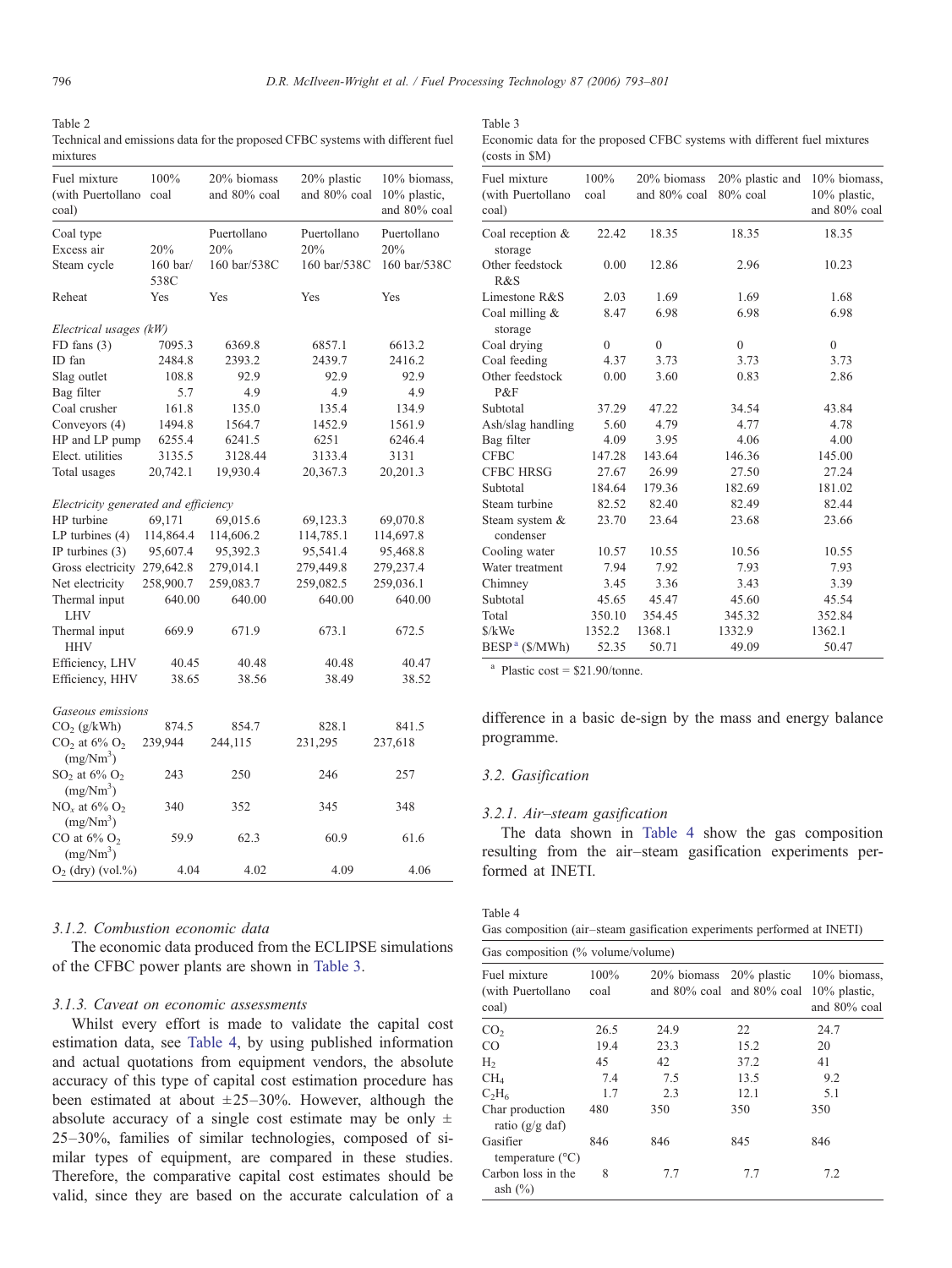# <span id="page-4-0"></span>3.2.2. Technical and economic simulation of air–steam gasification power plant

The data in Tables 5 and 6 were obtained from the ECLIPSE simulation of air–steam gasification of the coal, biomass and plastic feedstocks used in an 860 MWth IGCC power plant with a circulating fluidised bed gasifier described earlier. Table 5 shows the principal Technical Data, and Table 6 summarises the main Economic Data.

## 3.2.3. Air–catalyst gasification

The results shown in [Table 7](#page-5-0) show the gas composition found in the air–catalyst experiments performed at the University of Saragossa.

The optimal gasifier operating conditions depend on the purpose for the exit gas, e.g. for use in a gas turbine or in a gas engine. In general, a high hydrogen content and heating value, low char yield and tar content, and a high gas yield are desirable. A bed temperature of 850 °C and an equivalence ratio of 0.36 were found to be the best values to achieve this, regardless of feedstock mixture.

The main problem for the gasification process is the tar content of the exit gas. The injection of secondary air into the

Table 5

Technical and emissions data for the proposed CFBG system (using air–steam gasification) with different fuel mixtures

| <b>INETI IGCC</b>                                | $100\%$ coal | 20% biomass<br>and 80% coal | 20% plastic<br>and 80% coal | 10% biomass,<br>10% plastic,<br>and 80% coal |
|--------------------------------------------------|--------------|-----------------------------|-----------------------------|----------------------------------------------|
| Feedstock                                        | 863.40       | 862.82                      | 863.01                      | 863.22                                       |
| HHV (MW)                                         |              |                             |                             |                                              |
| Feedstock                                        | 824.91       | 822.28                      | 821.34                      | 822.10                                       |
| LHV (MW)                                         |              |                             |                             |                                              |
| Coal input                                       | 28.18        | 23.46                       | 23.47                       | 23.48                                        |
| $(kg/s \, \text{daf})$                           |              |                             |                             |                                              |
| Biomass input                                    |              | 6.34                        |                             | 3.17                                         |
| $(kg/s \, \text{daf})$                           |              |                             |                             |                                              |
| Plastic input                                    |              |                             | 3.12                        | 1.56                                         |
| $(kg/s \, \text{daf})$                           |              |                             |                             |                                              |
| AUX 1 (MW)                                       | 10.80        | 10.80                       | 10.80                       | 10.80                                        |
| AUX 2 (MW)                                       | 4.25         | 4.38                        | 4.47                        | 4.29                                         |
| Air compressor<br>(MW)                           | 205.88       | 193.88                      | 196.39                      | 194.94                                       |
| Gas turbine output<br>(MWe)                      | 236.92       | 231.54                      | 227.77                      | 229.52                                       |
| Steam turbine<br>output (MWe)                    | 158.00       | 161.62                      | 161.20                      | 160.05                                       |
| Net electricity<br>production<br>(MWe)           | 379.9        | 378.0                       | 373.7                       | 374.5                                        |
| Overall plant<br>efficiency<br>$(\%)$ - HHV      | 44.00        | 43.81                       | 43.30                       | 43.38                                        |
| Overall plant<br>efficiency<br>$(\%) - LHV$      | 46.05        | 45.97                       | 45.50                       | 45.55                                        |
| CO <sub>2</sub> (g/kWh)                          | 727          | 721                         | 696                         | 707                                          |
| $NO_x$ , at $6\%$ $O_2$<br>(mg/Nm <sup>3</sup> ) | 176          | 184                         | 169                         | 175                                          |
| $SOx$ , at 6% $O2$<br>$(mg/Nm^3)$                | 183          | 158                         | 156                         | 158                                          |

Table 6

Economic data for the proposed CFBG system (using air–steam gasification) with different fuel mixtures (INETI)

| Feedstock                           | 100%<br>coal | 20% biomass<br>and 80% coal | 20% plastic and<br>80% coal | 10% biomass,<br>$10\%$ plastic,<br>and 80% coal |
|-------------------------------------|--------------|-----------------------------|-----------------------------|-------------------------------------------------|
| Coal recp. &                        | 28.3         | 24.4                        | 23.9                        | 24.1                                            |
| storage<br>Other feedstock<br>R&S   | 0.00         | 5.20                        | 3.16                        | 4.23                                            |
| Limestone R&S                       | 1.7          | 1.7                         | 1.7                         | 1.7                                             |
| Coal milling $&$<br>storage         | 10.3         | 10.2                        | 9.4                         | 9.8                                             |
| Coal drying                         | 0.0          | $\boldsymbol{0}$            | $\boldsymbol{0}$            | $\boldsymbol{0}$                                |
| Coal feeding                        | 12.6         | 11.4                        | 11.2                        | 11.3                                            |
| Other feedstock<br>P&F              | 0.00         | 3.45                        | 2.10                        | 2.81                                            |
| Subtotal                            | 52.9         | 56.2                        | 51.5                        | 53.9                                            |
| Gasifier                            | 53.9         | 53.5                        | 49.5                        | 51.5                                            |
| Syngas cooler                       | 23.3         | 23.9                        | 22.9                        | 23.7                                            |
| Ash/slag<br>handling                | 8.3          | 7.9                         | 7.9                         | 7.9                                             |
| Convective heat<br>transfer         | 0.0          | $\mathbf{0}$                | $\mathbf{0}$                | $\mathbf{0}$                                    |
| Filter/cyclone                      | 19.9         | 20.3                        | 18.1                        | 19.2                                            |
| Cold gas<br>cleaning                | 0.0          | $\mathbf{0}$                | $\mathbf{0}$                | $\mathbf{0}$                                    |
| Fuel gas<br>saturation              | 0.0          | $\theta$                    | $\mathbf{0}$                | $\mathbf{0}$                                    |
| Gas/gas<br>reheating                | 0.0          | $\mathbf{0}$                | $\mathbf{0}$                | $\mathbf{0}$                                    |
| Subtotal                            | 105.4        | 105.5                       | 98.4                        | 102.2                                           |
| Gas turbine                         | 107.5        | 106.3                       | 105.4                       | 105.8                                           |
| GT HRSG                             | 35.1         | 33.8                        | 33.7                        | 33.5                                            |
| In bed HRSG                         | 67.8         | 67.8                        | 64.4                        | 62.1                                            |
| Steam turbine                       | 58.7         | 59.4                        | 59.3                        | 59.1                                            |
| Steam system<br>& cond              | 16.1         | 16.3                        | 16.3                        | 16.2                                            |
| Cooling water                       | 5.8          | 5.9                         | 5.9                         | 5.9                                             |
| Water treatment                     | 27.4         | 28.3                        | 25.4                        | 26.2                                            |
| Bag filter                          | 0.0          | $\theta$                    | $\Omega$                    | $\boldsymbol{0}$                                |
| Chimney                             | 5.5          | 5.3                         | 5.3                         | 5.3                                             |
| Subtotal                            | 324.0        | 323.1                       | 315.8                       | 314.1                                           |
| Total (\$M)                         | 482.3        | 484.9                       | 465.6                       | 470.3                                           |
| Specific investment<br>(S/kWe)      | 1269.6       | 1282.8                      | 1246.0                      | 1255.7                                          |
| BESP <sup>a</sup><br>(S/MWh)        | 42.07        | 41.9                        | 40.21                       | 40.9                                            |
| BESP <sup>b</sup><br>(S/MWh)        |              |                             | 39.57                       | 40.58                                           |
| <b>BESP</b> <sup>c</sup><br>(S/MWh) |              |                             | 38.53                       | 40.26                                           |
|                                     |              |                             |                             |                                                 |

Note: (Costs in \$M).

<sup>a</sup> Plastic cost = \$21.90/tonne.<br><sup>b</sup> Plastic cost = 0.

 $\degree$  Plastic cost = gate fee of \$21.90.

freeboard was found to reduce the tar content by 50%. Tar contents below  $0.5 \text{ g}/\text{Nm}^3$  could be achieved, so that a quite clean gas can be obtained.

# 3.2.4. Eclipse simulation results for power plants based on air– steam gasification technology

The data in [Tables 8 and 9](#page-5-0) were obtained from the ECLIPSE simulation of air–catalyst gasification of the coal,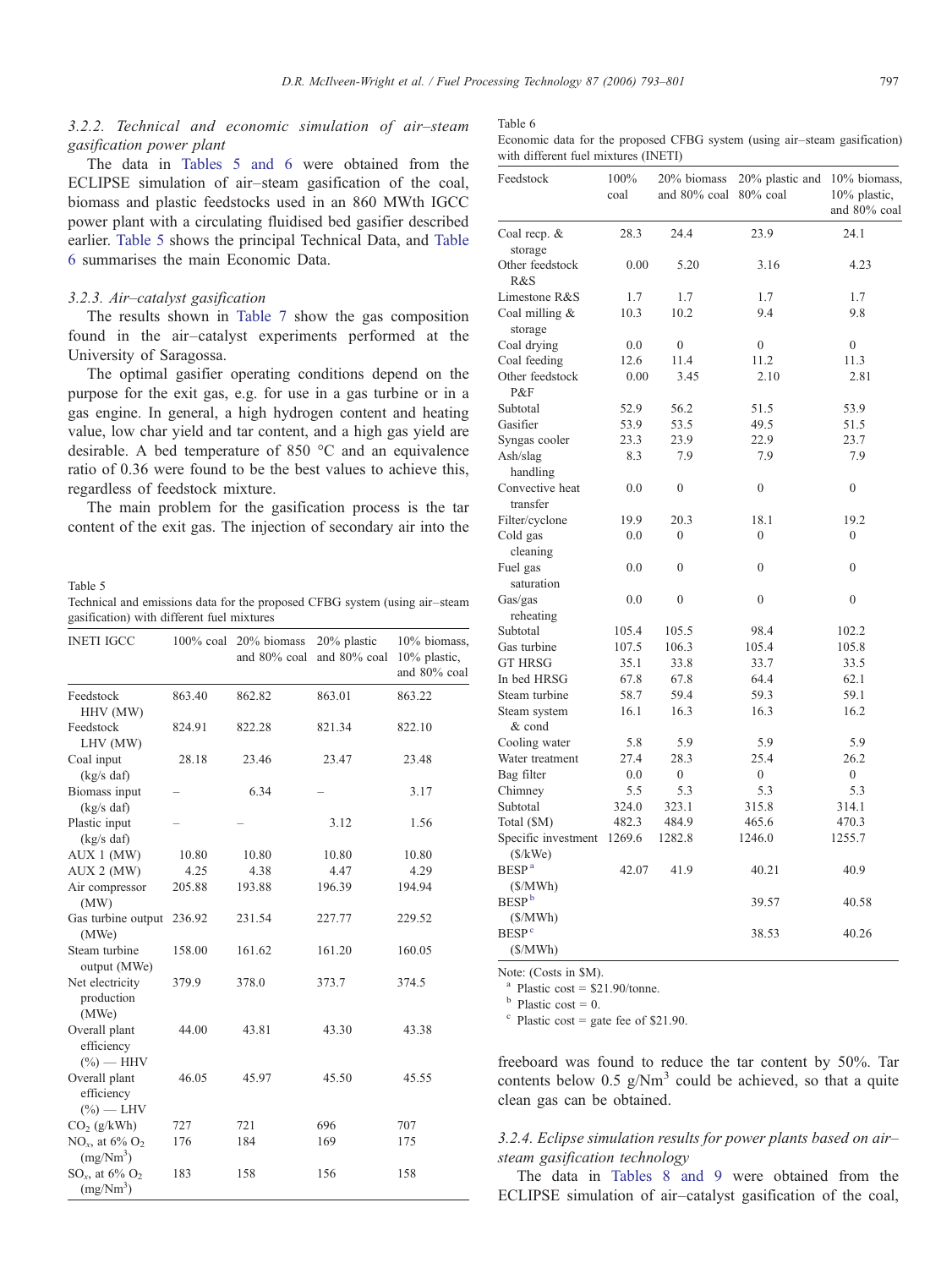<span id="page-5-0"></span>Table 7 Gas composition (air–catalyst experiments performed at the University of Saragossa)

| Gas composition (%, volume/volume)           |      |                             |                                               |                                 |  |
|----------------------------------------------|------|-----------------------------|-----------------------------------------------|---------------------------------|--|
| Feedstock mixture                            | coal | and $80\%$ coal $80\%$ coal | 100% 20% biomass 20% plastic and 10% biomass, | $10\%$ plastic,<br>and 80% coal |  |
| $\mathrm{CO}_2$                              | 31.9 | 31                          | 33.5                                          | 36.7                            |  |
| CO                                           | 34.7 | 35.2                        | 30.6                                          | 25.3                            |  |
| H <sub>2</sub>                               | 30.6 | 28.5                        | 29.4                                          | 34.6                            |  |
| CH <sub>4</sub>                              | 1.7  | 4.2                         | 5.1                                           | 2.2                             |  |
| $C_2H_6$                                     | 1.1  | 1.1                         | 1.5                                           | 1.2                             |  |
| Char production ratio 135<br>$(g/g \, da f)$ |      | 133                         | 147                                           | 144                             |  |
| Gasifier<br>temperature $(^{\circ}C)$        | 850  | 850                         | 850                                           | 850                             |  |
| Carbon loss in the<br>ash $(\%)$             | 7.2  | 6.3                         | 7.5                                           | 6                               |  |

biomass and plastic feedstocks used in an 860 MWth IGCC power plant with a circulating fluidised bed gasifier described earlier. Table 8 shows the principal Technical Data, and Table 9 summarises the main Economic Data.

#### Table 8

Technical and emissions data for the proposed CFBG system (using air–catalyst gasification) with different fuel mixtures

| Saragossa IGCC                                                     | 100%<br>coal | 20% biomass<br>and 80% coal | 20% plastic<br>and 80% coal | 10% biomass,<br>10% plastic,<br>and 80% coal |
|--------------------------------------------------------------------|--------------|-----------------------------|-----------------------------|----------------------------------------------|
| Feedstock<br>HHV (MW)                                              | 863.42       | 863.42                      | 862.99                      | 862.98                                       |
| Feedstock LHV<br>(MW)                                              | 824.93       | 822.85                      | 821.32                      | 821.87                                       |
| Coal input<br>$(kg/s \text{ daf})$                                 | 28.18        | 23.48                       | 23.47                       | 23.47                                        |
| Biomass input<br>$(kg/s \text{ daf})$                              |              | 6.34                        |                             | 3.17                                         |
| Plastic input<br>$(kg/s \text{ daf})$                              |              |                             | 3.12                        | 1.56                                         |
| AUX 1 (MW)                                                         | 10.80        | 10.80                       | 10.80                       | 10.80                                        |
| AUX 2 (MW)                                                         | 5.06         | 5.00                        | 5.07                        | 5.28                                         |
| Air compressor<br>(MW)                                             | 201.41       | 202.42                      | 198.40                      | 191.59                                       |
| Gas turbine<br>output (MWe)                                        | 184.43       | 190.38                      | 183.03                      | 172.86                                       |
| Steam turbine<br>output (MWe)                                      | 214.61       | 211.29                      | 214.14                      | 224.51                                       |
| Net electricity<br>production (MWe)                                | 383          | 386                         | 381                         | 381                                          |
| Overall plant<br>efficiency<br>$(\%)$ - HHV                        | 44.38        | 44.69                       | 44.18                       | 44.18                                        |
| Overall plant<br>efficiency<br>$(\%) - LHV$                        | 46.45        | 46.89                       | 46.43                       | 46.39                                        |
| $CO2$ (g/kWh)                                                      | 769          | 753                         | 739                         | 756                                          |
| $NO_x$ , at 6% $O_2$<br>(mg/Nm <sup>3</sup> )                      | 177          | 166                         | 161                         | 165                                          |
| SO <sub>x</sub> , at $6\%$ O <sub>2</sub><br>(mg/Nm <sup>3</sup> ) | 178          | 154                         | 151                         | 150                                          |

| Table 9                                                                      |
|------------------------------------------------------------------------------|
| Economic data for the proposed CFBG system (using air-catalyst gasification) |
| with different fuel mixtures (Saragossa)                                     |

| Feedstock                       | 100%<br>coal | 20% biomass<br>and 80% coal | 20% plastic<br>and 80% coal | 10% biomass.<br>$10\%$ plastic, |
|---------------------------------|--------------|-----------------------------|-----------------------------|---------------------------------|
|                                 |              |                             |                             | and 80% coal                    |
| Coal recp. & storage            | 28.3         | 24.4                        | 23.9                        | 24.1                            |
| Other feedstock R&S             | 0.00         | 5.20                        | 3.16                        | 4.23                            |
| Limestone R&S                   | 6.0          | 6.0                         | 0.5                         | 0.5                             |
| Coal milling<br>& storage       | 11.7         | 11.6                        | 9.1                         | 9.4                             |
| Coal drying                     | 0.0          | 0.0                         | 0.0                         | 0.0                             |
| Coal feeding                    | 14.0         | 12.8                        | 10.8                        | 10.9                            |
| Other feedstock P&F             | 0.00         | 3.45                        | 2.10                        | 2.81                            |
| Subtotal                        | 60.0         | 63.4                        | 49.5                        | 52.0                            |
| Gasifier                        | 61.0         | 60.6                        | 47.5                        | 49.5                            |
| Syngas cooler                   | 20.0         | 20.6                        | 20.3                        | 20.5                            |
| Ash/slag handling               | 8.8          | 8.4                         | 8.4                         | 8.4                             |
| Convective<br>heat transfer     | 0.0          | 0.0                         | 0.0                         | 0.0                             |
| Filter/cyclone                  | 20.6         | 19.3                        | 19.6                        | 20.5                            |
| Cold gas cleaning               | 0.0          | 0.0                         | 0.0                         | 0.0                             |
| Fuel gas saturation             | 0.0          | 0.0                         | 0.0                         | 0.0                             |
| Gas/gas reheating               | 0.0          | 0.0                         | 0.0                         | 0.0                             |
| Subtotal                        | 110.4        | 108.9                       | 95.8                        | 99.0                            |
| Gas turbine                     | 94.5         | 96.1                        | 94.1                        | 91.3                            |
| <b>GT HRSG</b>                  | 37.3         | 37.6                        | 36.7                        | 36.2                            |
| In bed HRSG                     | 97.3         | 89.7                        | 97.5                        | 114.0                           |
| Steam turbine                   | 69.8         | 69.1                        | 69.7                        | 71.7                            |
| Steam system                    | 21.1         | 20.8                        | 20.9                        | 21.8                            |
| & cond.                         |              |                             |                             |                                 |
| Cooling water                   | 7.2          | 7.1                         | 7.2                         | 7.4                             |
| Water treatment                 | 5.8          | 5.8                         | 5.8                         | 6.0                             |
| Bag filter                      | 0.0          | 0.0                         | 0.0                         | 0.0                             |
| Chimney                         | 5.2          | 5.2                         | 5.1                         | 5.0                             |
| Subtotal                        | 338.1        | 331.4                       | 337.1                       | 353.3                           |
| Total (\$M)                     | 508.5        | 503.7                       | 482.5                       | 504.3                           |
| Specific investment<br>(\$/kWe) | 1327.0       | 1305.4                      | 1265.3                      | 1322.5                          |
| BESP <sup>a</sup> (\$/MWh)      | 44.3         | 43.18                       | 41.53                       | 43.29                           |
| BESP <sup>b</sup> (\$/MWh)      |              |                             | 40.9                        | 42.98                           |
| BESP <sup>c</sup> (\$/MWh)      |              |                             | 40.27                       | 42.66                           |

Note: (Costs in \$M).

<sup>a</sup> Plastic cost = \$21.90/tonne.<br><sup>b</sup> Plastic cost = 0.<br><sup>c</sup> Plastic cost = gate fee of \$21.90.

## 3.3. Comparison of proposed technologies

#### 3.3.1. Efficiency

The efficiency of current conventional coal-fired combustion plants usually ranges from 30% to about 42%, depending on technology, scale and particularly on the superheated steam conditions, with high temperatures and pressures leading to high-efficiency. Higher efficiencies could be achieved at supercritical (or ultra-supercritical) steam conditions with advanced alloy or ceramic materials. Coal-fired gasification technologies should have efficiencies from 42% up to 45–50%, with pressurised fluidised bed combined cycle systems of 45% efficiency already in commercial operation.

The efficiency of the medium–large-sized CFBC technology proposed in this project was found to be about 40.5%, which is appropriate for this scale and steam cycle, and varied only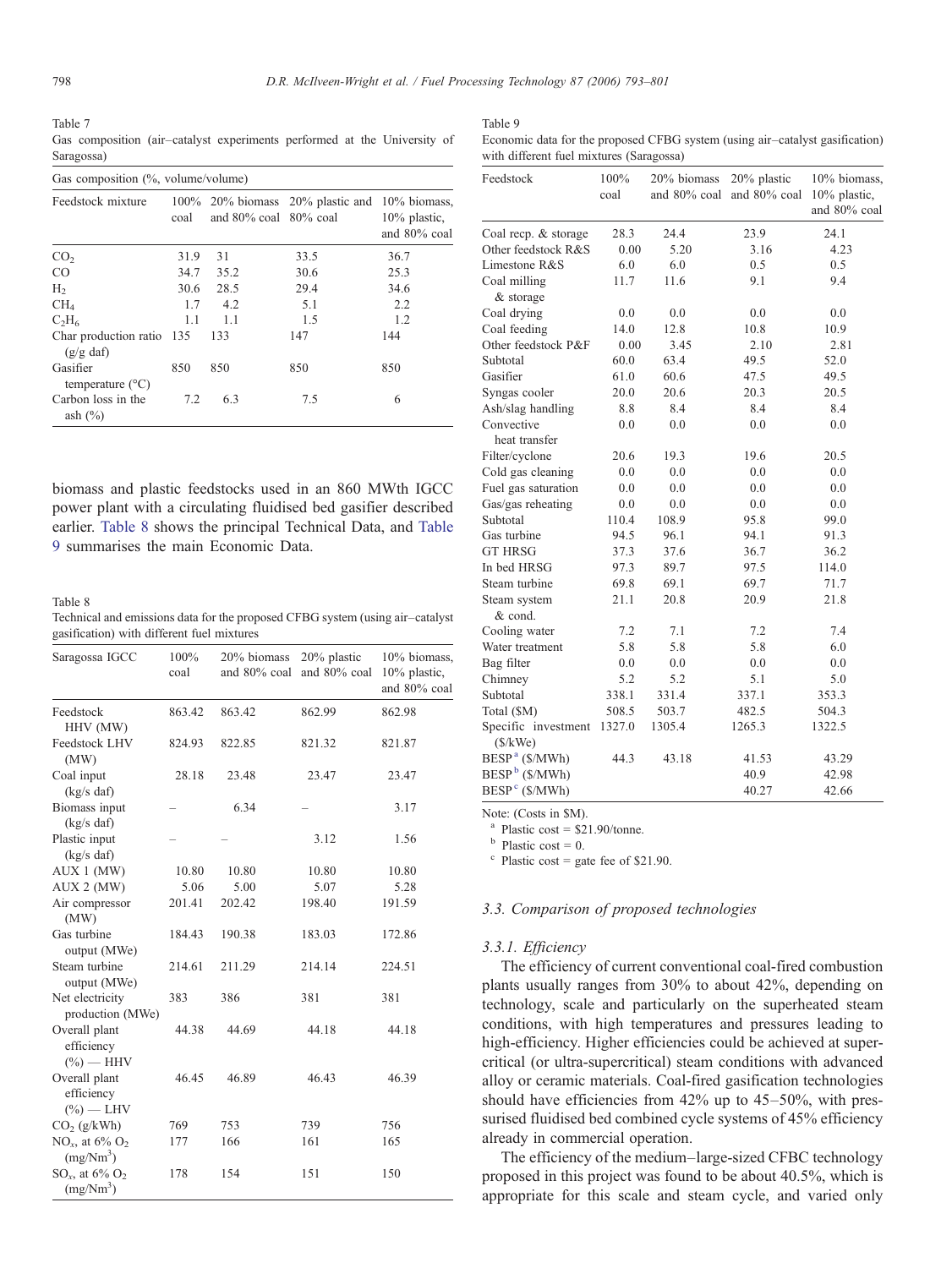

Fig. 1. A comparison of the electrical efficiencies of the air/catalyst gasification, air/steam gasification and combustion fluidised bed systems respectively for different fuel mixtures.

slightly when some of the coal was replaced by biomass and/or plastic.

The efficiency of the proposed steam/air gasification (INETI) IGCC technology was found to be about 46% (LHV), and that of the proposed air gasification with dolomite catalyst (Saragossa) IGCCs to be about 46.5% as can be seen in Fig. 1. The use of 20% biomass and/or plastic to replace coal had little effect on the electrical efficiency of either technology. These efficiencies are reasonably high, and in the expected range.

#### 3.3.2. Emissions

 $CO<sub>2</sub>$  emissions from conventional coal-fired technologies would generally be around 800–1000 g/kWh for large combustion plants and between 500 and 800 g/kWh for IGCC systems.

The emission values presented in Fig. 2 show that the medium–large-sized CFBC technology was found to emit around 875 g/kWh for the plant fired by 100% coal, falling to between



Fig. 2. A comparison of the  $CO<sub>2</sub>$  emissions of the air/catalyst gasification, air/ steam gasification and combustion fluidised bed systems respectively for different fuel mixtures.

830 and 860 g/kWh when biomass and/or plastic replaces some of the coal. These values are quite acceptable, and could be considered to be even lower for the biomass cases, when sustainablygrown biomass is used.

The  $CO<sub>2</sub>$  emissions from the proposed IGCC technologies were found in the simulations to lie between 700 and 770 g/ kWh. These values lie towards the higher end of the expected range.

The  $SO_2$  emissions were found to be around 240–250 mg/  $Nm<sup>3</sup>$  at 6%  $O<sub>2</sub>$  for the combustion plants and between 150 and 180 mg/Nm<sup>3</sup> at  $6\%$  O<sub>2</sub> for the IGCC technologies. The combustion plant values are higher than the ELV of 200 mg/ $Nm<sup>3</sup>$  at  $6\%$  O<sub>2</sub> in the new EC directive, but it would be possible to increase the desulphurisation by applying more catalyst.

The ELV for  $NO_x$  in this new EC directive is 500 mg/Nm<sup>3</sup> at 6%  $O_2$ , falling to 200 mg/Nm<sup>3</sup> at 6%  $O_2$  in 2016. For the proposed IGCC technologies the  $NO<sub>x</sub>$  values are expected to be within the ELV, probably around  $160-185$  mg/Nm<sup>3</sup> at  $6\%$  O<sub>2</sub>, and the proposed combustion plants would also be compliant at present with values around 350 mg/Nm<sup>3</sup> at  $6\%$  O<sub>2</sub>.

#### 3.3.3. Economics of the proposed CFB technologies

3.3.3.1. Economics of conventional technologies. The specific investment (SI) of conventional coal-fired combustion plants ranges from around \$800 to \$1200/kWe, and for IGCCs it can be from \$500 to \$1000/kWe. The cost of electricity generation (COE) without paying back the capital costs of a plant generally ranges from \$20 to \$50/MWh. When the payback for the power plant is taken into account, the Break-even Electricity Selling Price (BESP) ranges from around \$40 to \$90/MWh.

3.3.3.2. Economics of the proposed CFBC technologies. The Specific Investments (SIs) and the Break-even Electricity Selling Price (BESP) of proposed technologies are presented in Figs. 3 and 4. The medium–large-sized CFBC technologies proposed in this project were found to have SIs between \$1330 and \$1360/kWe and BESPs from around \$49 to \$52/MWh.



Fig. 3. A comparison of the Specific Investments of the air/catalyst gasification, air/steam gasification and combustion fluidised bed systems respectively for different fuel mixtures.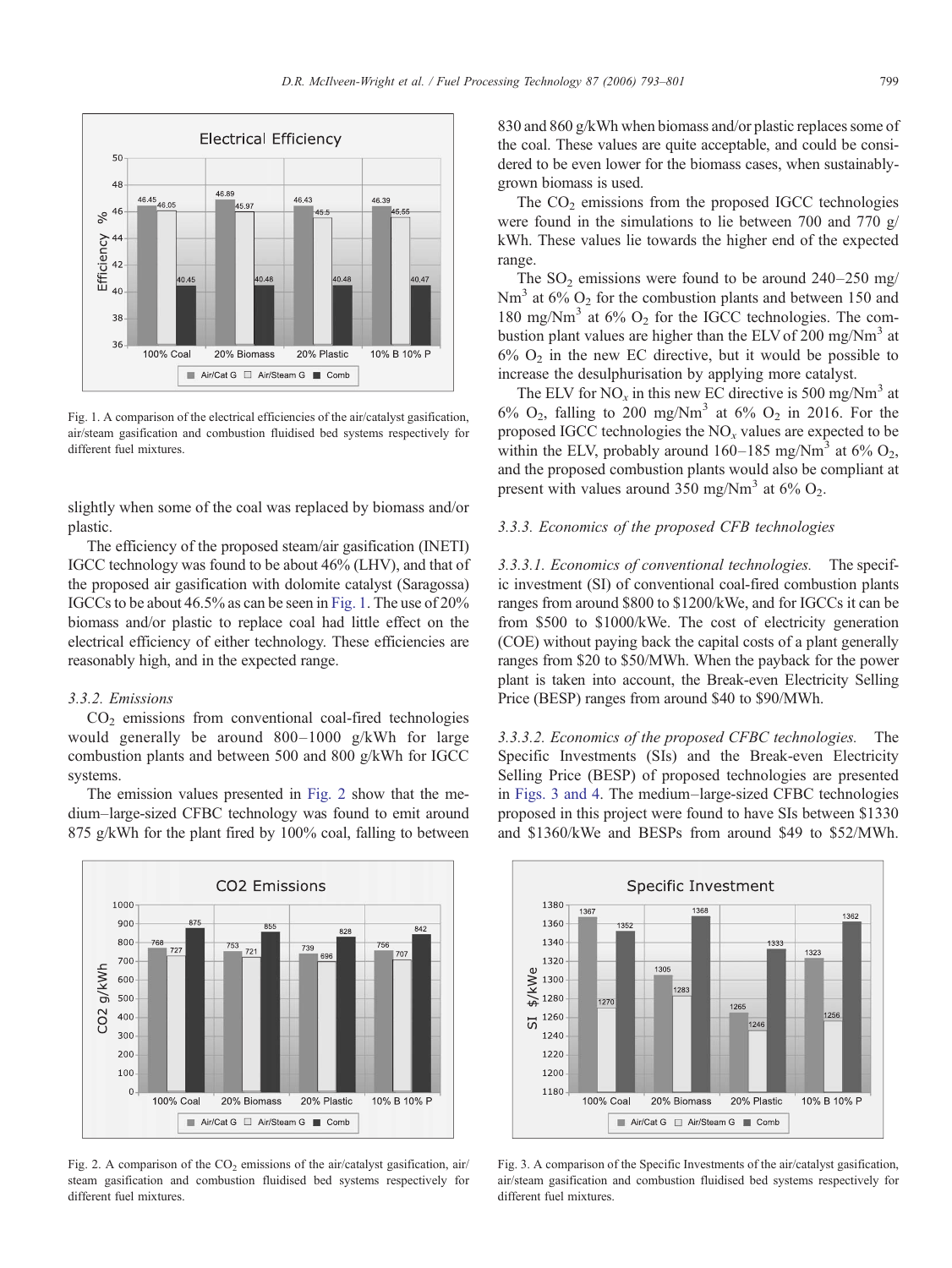<span id="page-7-0"></span>

Fig. 4. A comparison of the Break-even Electricity Selling Prices of the air/ catalyst gasification, air/steam gasification and combustion fluidised bed systems respectively for different fuel mixtures.

Although the SIs are high, the BESPs lie within the expected range for even larger plants.

3.3.3.3. Economics of the proposed IGCC technologies. The IGCC technologies proposed in this project were found to have SIs between \$1250 and \$1330/kWe and BESPs from around \$40 to \$44/MWh. The SIs are towards the high side, but the BESPs are quite reasonable.

#### 4. Conclusions

The use of biomass and/or plastic to provide 20% of the thermal energy when mixed with coal in a CFB gasification or combustion power plant was investigated. Experiments were carried out to discover the optimal operating conditions and the resultant gas composition in fluidised bed combustion and gasification test rigs. These data were then used in Eclipse simulations of the CFB power plant technologies.

The technical, environmental and economic analyses of the simulated CFB combustion and gasification systems showed that their expected efficiencies, SI, BESP and emissions values would all be within the ranges of the best current technologies. Currently co-firing takes place mainly in PF power plants, but there would appear to be no obvious hindrance to favouring fluidised bed technology when replacing some of the current plants reaching the end of their useful lifetimes, or those unable to comply with the LCP directive.

Overall, co-firing was found to have an almost negligible effect on system efficiency,  $CO<sub>2</sub>$  emissions, capital costs and even BESP. At the level (20%) investigated here, co-firing could offer an environmentally acceptable disposal route for such biomass and wastes with the added benefit of energy recovery.

The (Puertollano) coal used in the experiments and simulations of this study has high ash and relatively high sulphur content, as well as a low calorific value. Co-firing with biomass and/or plastic waste reduced the effects of these negative properties of this coal and thereby gives a more acceptable fuel mixture.

There may also be additional benefits from co-firing e.g. the avoidance of paying landfill tax or gate fees for the plastic used in the power plant, which formerly would have gone to landfill. Co-firing with biomass may also bring financial rewards, such as those coming from the incentives for generating electricity from renewable sources, or for the avoidance/reduction of carbon taxes.

## Acknowledgements

The authors would like to acknowledge and thank the European Commission for its support of this work through the contract "Comparison of Combustion and Gasification Technologies to Process Coal and Waste Mixtures, ECSC 7220-PR/ 089", which ran from 01/11/1999 to 30/4/2003, in the ECSC Coal Research Programme.

#### References

- [1] K.R.G. Hein, J.M. Bemtgen, EU clean coal technology co-combustion of coal and biomass, Fuel Process. Technol. 54 (1998) 159–169.
- [2] M. Sami, K. Annamalai, M. Wooldridge, Co-firing of coal and biomass fuel blends, Prog. Energy Combust. Sci. 27 (2001) 171–214.
- [3] L.S. Pedersen, H.P. Nielsen, S. Kiil, L.A. Hansen, K. Dam-Johansen, F. Kildsig, J. Chrstiensen, P. Jespersen, Full scale co-firing of straw and coal, Fuel 75 (1996) 1584–1590.
- [4] D.C. Liu, C.L. Zhang, B. Mi, B.K. Shen, B. Feng, Reduction of N2O and NO Emissions by co-combustion of coal and biomass, J. Inst. Energy 75 (2002) 81–84.
- [5] H. Spliethoff, W. Scheuer, K.R.G. Hein, Effect of co-combustion of sewage sludge and biomass on emissions and heavy metal behaviour, Proc. Saf. Environ. Prot. 78 (2000) 33–39.
- [6] E. Biagnini, F. Lippi, L. Petarca, L. Tiognotti, Devolatilization rate of biomasses and coal–biomass blends: an experimental investigation, Fuel 81 (2002) 1041–1050.
- [7] D.R. McIlveen-Wright, B.C. Williams, J.T. McMullan, A comparison of power generation from biomass in a small CFBC plant with biomass cofired with coal in a large CFBC, Proceedings of the International Conference on New and Renewable Energy Technologies for Sustainable Development — Renewables 2004, 28 June–1 July 2004, Évora, Portugal, Paper 3.5, 2004.
- [8] Y.G. Pan, E. Velo, L. Puigjaner, Pyrolysis of a blend of biomass with poor coals, Fuel 75 (1996) 412–418.
- [9] Y.G. Pan, E. Velo, X. Roca, J.J. Manya, L. Puigjaner, Fluidised-bed cogasification of residual biomass/poor coal blends for fuel gas production, Fuel 79 (2000) 1317–1326.
- [10] J.M. Ekmann, J.C. Winslow, S.M. Smouse, M. Ramezan, International survey of cofiring coal with biomass and other wastes, Fuel Process. Technol. 54 (1998) 171–188.
- [11] P.T. Williams, E.A. Williams, Fluidised bed pyrolysis of low density polythene to produce petrochemical feedstock, J. Energy Resour. Technol. 118 (1996) 269–276.
- [12] A.K. Gupta, E. Ilancgezian, E.L. Keating, Thermal destruction behavior of plastics and non-plastic wastes in a laboratory-scale facility, J. Anal. Appl. Pyrolysis 51 (1999) 107–126.
- [13] Council Directive 2001/80/EU, on "The limitations of emissions of certain pollutants into the air from large combustion plants", Official Journal of the European Communities, L309, 27th November 2001.
- [14] M. Grundy, P. Lilley, Co-firing: Panacea or potential monster? Mod. Power Syst. (January 2004) 15–17.
- [15] B.C. Williams, J.T. McMullan, Techno-economic analysis of fuel conversion and power generation systems — the development of a portable chemical process simulator with capital cost and economic performance analysis capabilities, Int. J. Energy Res. 20 (1996) 125–142.